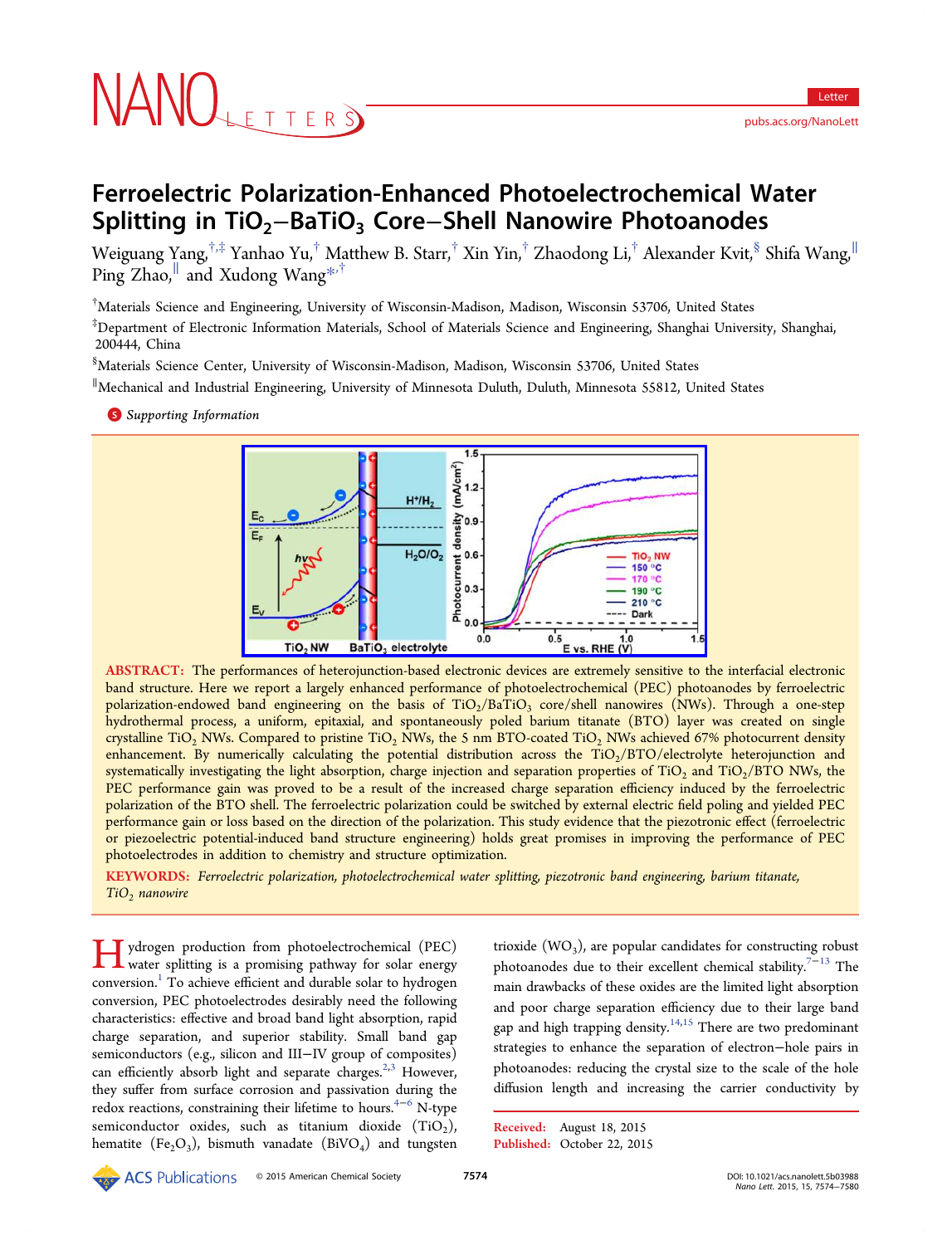<span id="page-1-0"></span>

Figure 1. Morphology and composition characterizations of pristine TiO<sub>2</sub> NWs and TiO<sub>2</sub>/BTO core/shell NWs. (a-e) Top-view (i) and 15° tilted cross-sectional (ii) SEM images of the TiO<sub>2</sub> NWs (a) and TiO<sub>2</sub>/BTO NWs with different conversion temperatures: (b) 150 °C, (c) 170 °C, (d) 190 °C, and (e) 210 °C. Scale bars are 500 nm for i and 1  $\mu$ m for ii. (f) X-ray diffraction patterns and (g) X-ray photoelectron spectra of TiO<sub>2</sub> NWs and  $TiO<sub>2</sub>/BTO$  core/shell NWs.

morphology and crystallography control. Nevertheless, both strategies are restricted by the limit of synthesis procedures.<sup>7,10</sup>

Permanent electrical polarization induced by ionic displacement (e.g., ferroelectric and piezoelectric potential) has sh[own](#page-6-0) great promises in engineering the interfacial band structure and manipulating the charge transfer property of heterostructures. $17-21$  When a ferroelectric material is involved in a heterojunction, its electrical polarization would induce consi[de](#page-6-0)r[ab](#page-6-0)le free carrier redistribution in the adjacent semiconductor. As a consequence, the magnitude and width of depletion region in the semiconductor can be effectively tuned toward favorable direction.<sup>20</sup> A variety of studies have evidenced the effectiveness of implementing ferroelectric polarization to adjust the [pe](#page-6-0)rformance of semiconductor devices. For example, ferroelectric polymer was employed to facilitate the charge separation in organic photovoltaics and thus improved the overall cell efficiency.<sup>17</sup> Coupling the ferroelectric materials to field-effect transistors enabled the f[err](#page-6-0)oelectric polarization gating effect.<sup>18</sup> Ferroelectric polarization was also found to be able to tune certain electrochemical reactions (e.g., degradation of rhodam[ine](#page-6-0) B, ethylene, congo red, methyl orange, and methyl blue) on bulk ferroelectric surfaces (e.g., barium titanate (BTO), lead zirconate titanate (PZT), and bismuth ferrite (BFO)) decorated with photoactive materials.19,22−<sup>24</sup> PEC water splitting is a similar electrochemical system driven by energy discontinuity at the electrod[e/ele](#page-6-0)c[tro](#page-6-0)lyte interface. One can expect positive (maybe significant) performance gain when ferroelectric polarization is appropriately introduced to such a system. However, the high dielectric constant and insulating nature of typical ferroelectric materials exclude them from the

applications involving charge transport, such as PEC photoelectrodes. In this paper, we report a development of ferroelectric-enhanced PEC photoanode on the basis of  $TiO<sub>2</sub>/BTO$  core/shell nanowire (NW) arrays. Through surface converting reaction, a very thin film of BTO was uniformly and epitaxially created on  $TiO<sub>2</sub>$  NW surfaces with its [001] direction parallel to the radius direction. The spontaneous electrical polarization on the BTO film increased the band bending of  $TiO<sub>2</sub>$  NWs and enhanced the charge generation and separation efficiency, resulting in improved photocurrent density of both water and sodium sulfite  $(Na_2SO_3)$  oxidation reactions. This research provided a successful demonstration of the ferroelectric effect in nanostructured heterojunctions as an effective strategy for improving the PEC performance.

The development of  $TiO<sub>2</sub>/BTO$  core/shell NWs included two main steps: hydrothermal growth of  $TiO<sub>2</sub>$  NWs array and BTO surface conversion (see experimental section for details). Four different thicknesses of BTO shell were produced by converting  $TiO<sub>2</sub>$  NWs at various reaction temperatures ranging from 150 to 210 °C. Figure 1a−e shows the morphology of  $TiO<sub>2</sub>$  NWs array and the four  $TiO<sub>2</sub>/BTO$  core/shell NWs heterostructures. The average length and diameter of  $TiO<sub>2</sub>$ NWs were ∼1.6 μm and ∼100 nm, respectively (Figure 1a). After converting  $TiO<sub>2</sub>$  NWs to BTO at 150 °C for 2 h, the NW morphology was well preserved and no surface roughness could be observed from the SEM image (Figure 1b). When the reaction temperature increased to 170 °C, a number of nanoparticles with diameter of ∼250 nm appeared at the top of  $TiO<sub>2</sub> NWs$ , whereas the majority of  $TiO<sub>2</sub> NW$  surface remained smooth (Figure 1c). Further raising the reaction temperatures to 190 and 210 °C significantly accelerated the conversion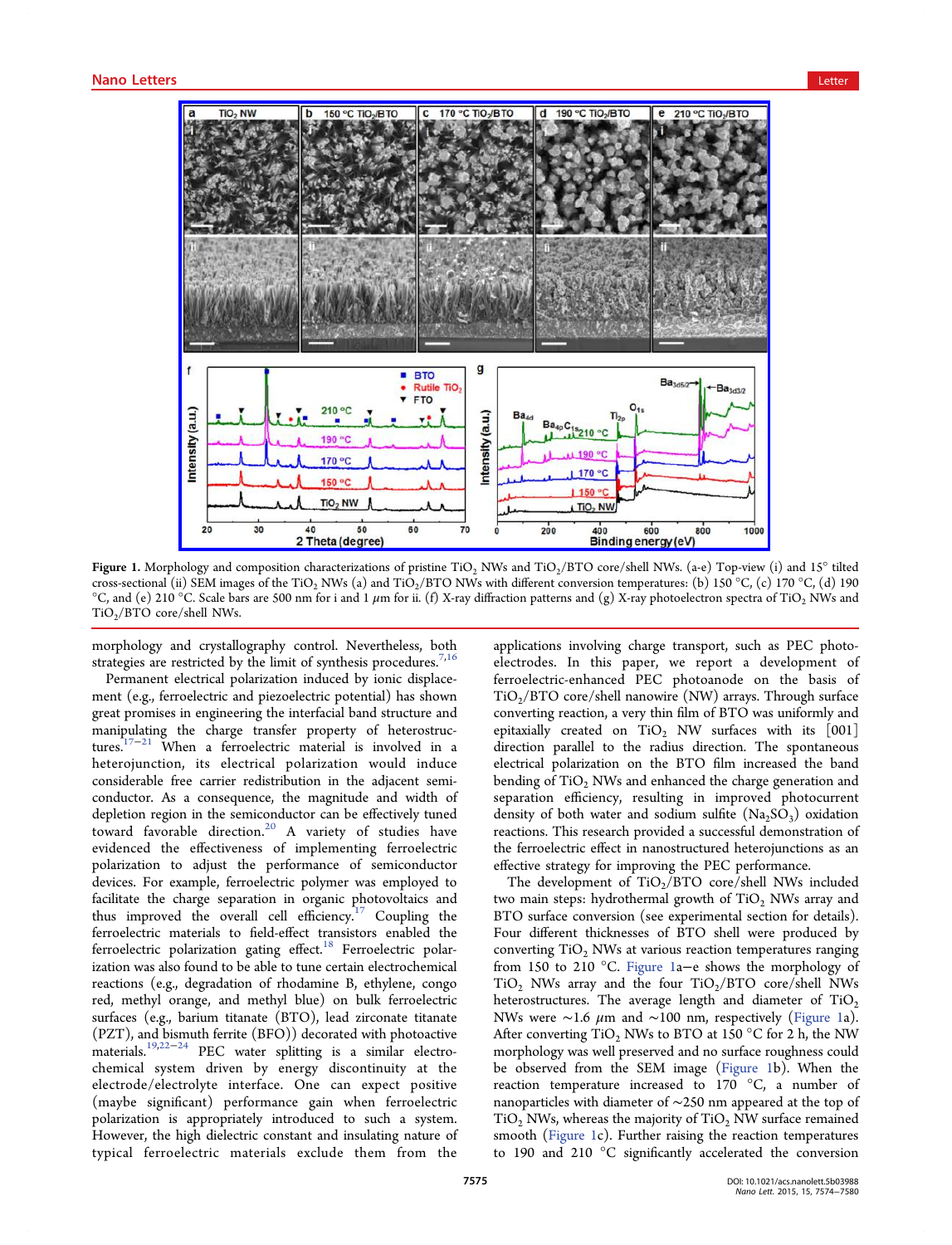

Figure 2. Crystallography and elemental characterizations of TiO<sub>2</sub>/BTO core/shell NWs. (a,b) Representative TEM images and (c) high-resolution TEM image of an individual TiO<sub>2</sub>/BTO NW synthesized at 150 °C. Inset is the corresponding FFT image. (d) Selected inverse FFT image obtained from the marked FFT spots in the inset, which corresponds to (002) and (002) planes of BTO. The bright area represents the BTO composition. (e) STEM image of the TiO<sub>2</sub>/BTO NWs. (f–h) EELS elemental mapping of the dashed-square marked region in panel e for (f) Ba, (g) Ti, and (h) O.

speed and generated numerous BTO nanoparticles, yielding a thick BTO film on  $TiO<sub>2</sub>$  NWs (Figure 1d,e). X-ray diffraction (XRD) and X-ray photoelectron spectroscopy (XPS) were performed to characterize the co[mpositio](#page-1-0)n and crystallography of TiO<sub>2</sub> NWs before and after BTO conversion (Figure 1f,g).  $XRD$  pattern of pristine  $TiO<sub>2</sub>$  NWs confirmed the rutile phase of TiO<sub>2</sub> with two diffraction peaks centered at  $36.5^{\circ}$  and  $63.2^{\circ}$ , corresponding to the (101) and (002) planes of rutile  $TiO<sub>2</sub>$ (JCPDS No. 88-1175). For 150 °C TiO<sub>2</sub>/BTO sample, a small peak of tetragonal BTO (31.6°, JCPDS No. 05-0626) appeared. With the rising of reaction temperatures, the intensity of tetragonal BTO peaks drastically increased while the rutile  $TiO<sub>2</sub>$  peaks gradually diminished, evidencing the evolving of BTO with the consumption of  $TiO<sub>2</sub>$ . The BTO evolution trend was further confirmed by XPS spectra shown in Figure 1g, where the signature peaks of Ba emerged at  $150 \degree C$  TiO<sub>2</sub>/BTO NWs and kept increasing following the increment [of reactio](#page-1-0)n temperatures.

 $TiO<sub>2</sub>/BTO$  core/shell structure was further investigated by transmission electron microscopy (TEM). The 150  $^{\circ}$ C TiO<sub>2</sub>/ BTO NW sample was characterized as shown in Figure 2a. Low-magnification TEM image illustrates a conformal core/ shell NW with a smooth surface (Figure 2b). High-resolution TEM (HRTEM) image revealed the good lattice match of the core/shell structure (Figure 2c). The  $BTO/TiO<sub>2</sub>$  interface was fairly coherent. The BTO shell thickness was measured to be 5 nm, which was above the critical thickness (∼2.4 nm) for BTO to show ferroelectricity.<sup>25</sup> The BTO shell thickness and surface roughness increased at elevated conversion temperatures. A maximum BTO thickne[ss](#page-6-0) of approximately 40 nm was obtained at 210 °C (Supporting Information Figure S1). The lattice spacing of core NW was measured to be 0.32 and 0.29 nm, matching we[ll with the \(110\) and \(0](http://pubs.acs.org/doi/suppl/10.1021/acs.nanolett.5b03988/suppl_file/nl5b03988_si_001.pdf)01) plane of rutile  $TiO<sub>2</sub>$ , respectively. On the basis of the HRTEM and fast Fourier transform (FFT) pattern (inset of Figure 2c), the lattice spacing of the shell was measured to be 0.20 nm, corresponding to the (002) plane of tetragonal BTO. This observation

evidenced that the c-axis (i.e., ferroelectric polarization direction) of BTO was perpendicular to the  $TiO<sub>2</sub>$  surface. Selected area electron diffraction (SAED) pattern (Supporting Information Figure S2) further confirmed that the (220) and (002) planes of the BTO shell were parallel to the [\(001\) and](http://pubs.acs.org/doi/suppl/10.1021/acs.nanolett.5b03988/suppl_file/nl5b03988_si_001.pdf) [\(110\) plane](http://pubs.acs.org/doi/suppl/10.1021/acs.nanolett.5b03988/suppl_file/nl5b03988_si_001.pdf)s of the  $TiO<sub>2</sub>$  core, respectively. A reverse filtered FFT image was constructed from the selected  $(002)$  and  $(00\overline{2})$ diffraction spots of BTO (as circled in the inset of Figure 2d). The bright contrasts in Figure 2d represented the BTO phase. The image revealed that BTO was predominately distributed along the  $TiO<sub>2</sub>$  surface and its c-plane oriented single crystal structure was also confirmed. The electron energy loss spectroscopy (EELS) elemental mapping under scanning transmission electron microscopy (STEM) mode (Figure 2e) revealed the spatial element distributions of Ba, Ti, and O along an individual core/shell NW (Figure 2f−h). Ba and O were concentrated at the NW edge while Ti was uniformly distributed along the entire NW. The element distribution was in good agreement with the  $TiO_2/BTO$  core/shell configuration.

PEC performance of TiO<sub>2</sub> NWs and TiO<sub>2</sub>/BTO core/shell NWs were first evaluated in 1 M sodium hydroxide (NaOH) solution with an exposed photoactive area of  $0.1 \text{ cm}^2$  under one sun illumination. Figure 3a shows the photocurrent densitypotential  $(J_{ph}-V)$  curve of pristine TiO<sub>2</sub> NWs and TiO<sub>2</sub>/BTO NWs.  $J_{\rm ph}$  of water [oxidation](#page-3-0) from the TiO<sub>2</sub> NWs was 0.78 mA/  $\text{cm}^2$  at 1.23 V versus the reversible hydrogen electrode (RHE), which was comparable to previous reports.<sup>26,27</sup> Temperatures of 150 and 170 °C TiO<sub>2</sub>/BTO NWs with thin BTO shells yielded markedly higher  $J_{\rm ph}$  of 1.30 and 1.14 [mA](#page-6-0)/cm<sup>2</sup> at 1.23 V versus RHE, corresponding to 67% and 46% improvements over pristine  $TiO<sub>2</sub>$  NWs, respectively. When the BTO shell thickness increased by raising the reaction temperatures to 190 and 210 °C,  $J_{\rm ph}$  decreased to 0.81 and 0.74 mA/cm<sup>2</sup> at 1.23 V versus RHE, respectively. Different from  $J_{\rm ph}$ , the onset potential exhibited an opposite trend in response to BTO shell thickness variation, that is, thicker BTO shell offered more negative onset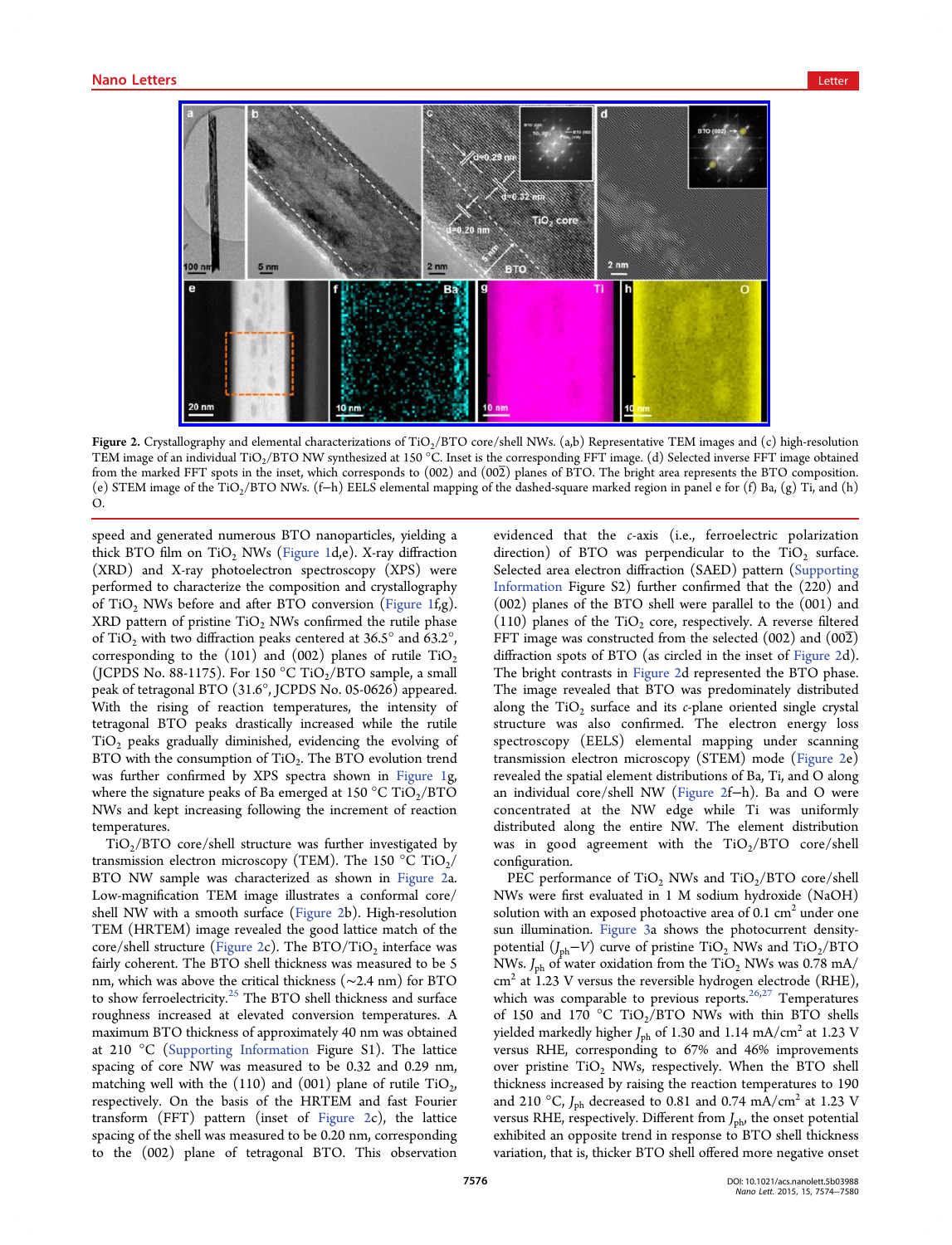<span id="page-3-0"></span>

Figure 3. PEC water oxidation performance of TiO<sub>2</sub> NWs and TiO<sub>2</sub>/ BTO NWs. (a) Photocurrent density–potential  $(J-V)$  curves of TiO<sub>2</sub> NWs and 150−210 °C TiO<sub>2</sub>/BTO NWs measured in 1 M NaOH electrolyte under AM1.5 G illumination with intensity of 100 mW/ $\text{cm}^2$ (one sun). (b) Chronopotentiometric curves of  $TiO<sub>2</sub>$  NWs and 150− 210 °C TiO<sub>2</sub>/BTO NWs measured in 1 M NaOH electrolyte under AM1.5 G illumination with a constant current of zero, showing their onset potentials were 204, 186, 176, 77, and −38 mV, respectively.

potential. As shown in Figure 3b, the specific onset potentials determined by the chronopotentiometric measurements were 204, 186, 176, 77, and  $-38$  mV versus RHE for TiO<sub>2</sub> NWs and 150−210 °C TiO<sub>2</sub>/BTO NWs, respectively. The onset potential variation revealed that thicker BTO shell yielded more negative flat-band potential  $(E_{FB})$ , agreeing with the reported  $E_{\text{FB}}$  of BTO that was ∼50 mV more negative than that<br>of rutilo TiO  $^{28}$ of rutile  $TiO<sub>2</sub>$ .

Theoretically,  $J_{ph}$  is governed by the relation

$$
J_{\rm ph} = J_{\rm abs} \eta_{\rm separation} \eta_{\rm injection}
$$

where  $J_{\text{abs}}$  is the photocurrent density at 100% internal quantum efficiency;  $\eta_{\text{separation}}$  is the photogenerated electron− hole separation efficiency for producing surface-reaching holes; and  $\eta_{\text{injection}}$  is efficiency of surface-reaching holes participating in desired electrochemical reactions.<sup>7,29</sup> To understand the  $J_{\text{ph}}$ improvement, the light absorption property, charge separation, and injection efficiencies of  $TiO<sub>2</sub>$  [NWs](#page-6-0) and  $TiO<sub>2</sub>/BTO$  NWs were systemically studied.

The UV-visible light-absorption spectra for the TiO<sub>2</sub> NWs and  $TiO<sub>2</sub>/BTO NWs$  were obtained first (Supporting Information Figure S3a). Although these samples exhibited slightly different light absorption spectra, the inte[grated light](http://pubs.acs.org/doi/suppl/10.1021/acs.nanolett.5b03988/suppl_file/nl5b03988_si_001.pdf) [absorption v](http://pubs.acs.org/doi/suppl/10.1021/acs.nanolett.5b03988/suppl_file/nl5b03988_si_001.pdf)alues over 300−420 nm did not show appreciable differences, which can be attributed to the similar light absorption coefficients of rutile  $TiO<sub>2</sub>$  and  $BTO.<sup>30</sup>$  By integrating the absorbance across the AM 1.5G solar spectrum,  $J_{\text{abs}}$  (i.e., the maximum achievable electron flux [at](#page-6-0) the photoanodes) were calculated to be 1.57, 1.57, 1.63, 1.58, and 1.67 mA/cm<sup>2</sup> for the five TiO<sub>2</sub> and TiO<sub>2</sub>/BTO samples

(see Supporting Information Figure S3b−d for calculation details). The variation of these values is substantially smaller than the observed  $J_{\rm ph}$  variation. Therefore, light absorption shoul[d](http://pubs.acs.org/doi/suppl/10.1021/acs.nanolett.5b03988/suppl_file/nl5b03988_si_001.pdf) [not](http://pubs.acs.org/doi/suppl/10.1021/acs.nanolett.5b03988/suppl_file/nl5b03988_si_001.pdf) [be](http://pubs.acs.org/doi/suppl/10.1021/acs.nanolett.5b03988/suppl_file/nl5b03988_si_001.pdf) [the](http://pubs.acs.org/doi/suppl/10.1021/acs.nanolett.5b03988/suppl_file/nl5b03988_si_001.pdf) [main](http://pubs.acs.org/doi/suppl/10.1021/acs.nanolett.5b03988/suppl_file/nl5b03988_si_001.pdf) [r](http://pubs.acs.org/doi/suppl/10.1021/acs.nanolett.5b03988/suppl_file/nl5b03988_si_001.pdf)eason for PEC performance improvements.

PEC sulfite oxidation was thermodynamically and kinetically more favorable than water oxidation, which can be considered as a hole scavenger.<sup>7,31–33</sup>  $\eta_{\text{injection}}$  of TiO<sub>2</sub> NWs and TiO<sub>2</sub> BTO NWs can be determined by comparing their PEC performance of wat[er and](#page-6-0) sulfite oxidation ( $\eta_{\text{injection}} = J_{\text{PEC}}/$  $J_{\rm{sulfite}}$ ). The experiments were conducted in a 0.5 M phosphate buffer solution containing 1 M sodium sulfite ( $pH = 7$ ) under one sun illumination. Figure 4a−d compares the  $J_{ph}$ −V curves of sulfite oxidation and water oxidation using  $TiO<sub>2</sub>$  NWs and  $TiO<sub>2</sub>/BTO NWs$  pho[toanodes](#page-4-0). In general, the variation of  $J_{ph}$ for sulfite oxidation followed the same trend as water oxidation. Temperatures of 150 and 170 °C TiO<sub>2</sub>/BTO NWs achieved significantly higher  $J_{ph}$  for sulfite oxidation over pristine  $TiO_2$ NWs (Figure 4a,b). With the increase of BTO conversion temperature,  $J_{\rm ph}$  for sulfite oxidation of TiO<sub>2</sub>/BTO NWs decreas[ed accord](#page-4-0)ingly (Figure 4c,d). The J−V curves of the 190 and 210 °C TiO<sub>2</sub>/BTO NW photoanodes showed negligible difference in their sulfi[te oxida](#page-4-0)tion and water oxidation PEC reactions.

On the basis of the measured photocurrent density,  $\eta_{\text{injection}}$ was calculated and illustrated in Figure 4e and Supporting Information Figure S4a. The 190 and 210  $\rm{^{\circ}C}$  TiO<sub>2</sub>/BTO NWs exhibited notably higher  $\eta_{\text{injection}}$  tha[n the TiO](#page-4-0)<sub>2</sub> NW[s within the](http://pubs.acs.org/doi/suppl/10.1021/acs.nanolett.5b03988/suppl_file/nl5b03988_si_001.pdf) [low bias reg](http://pubs.acs.org/doi/suppl/10.1021/acs.nanolett.5b03988/suppl_file/nl5b03988_si_001.pdf)ion (<0.7 V versus RHE). Approximately 100% of  $\eta_{\text{injection}}$  can be obtained with the 190 and 210 °C TiO<sub>2</sub>/BTO NWs over the entire potential window. This reflected the beneficial nature of the highly crystalline BTO shell surface that can facilitate the efficient interfacial charge injection from BTO surface to the electrolyte. At high bias region (>0.7 V versus RHE),  $\eta_{\text{injection}}$  of both TiO<sub>2</sub> NWs and TiO<sub>2</sub>/BTO NWs approached 100%, suggesting  $\eta_{\text{injection}}$  had little contribution to the  $J_{\rm ph}$  enhancement at high bias region.

Similarly,  $\eta_{\text{separation}}$  can be determined by comparing the photocurrent density of sulfite oxidation and maximum electron flux calculated from light absorption ( $\eta_{\rm separation}$  = Jsulfite/Jabs). As shown in Figure 4f and Supporting Information Figure S4b, substantially higher  $\eta_{\text{separation}}$  were identified from the 150 and 170 °C TiO<sub>2</sub>/BTO NW p[hotoanodes, which were](http://pubs.acs.org/doi/suppl/10.1021/acs.nanolett.5b03988/suppl_file/nl5b03988_si_001.pdf) 84.8% and 72.0% at 1.23 V versus RHE, 1.67 and 1.41 times higher than that of  $TiO<sub>2</sub> NW$  (50.9%). As for the two thicker BTO samples (190 and 210 °C conversion),  $\eta_{\text{separation}}$  dropped to 51.9% and 41.7%, which was 1.02 times higher and 0.82 times lower than that of  $TiO<sub>2</sub>$  NW, respectively. All the change ratios of  $\eta_{\text{separation}}$  matched well to the  $J_{\text{ph}}$  variation shown in Figure 3a, suggesting  $\eta_{\text{separation}}$  would be the predominant factor responsible for  $J_{ph}$  enhancement.

Considering the magnitude and width of the depletion region is a significant factor that controls  $\eta_{\text{separation}}$  in semiconductor heterojunction-based systems, the remarkably improved PEC performance was most likely a result of the ferroelectric polarization-induced interfacial electronic band structure shifting by the BTO shell. The potential distributions across the  $TiO_2/NaOH$  solution and  $TiO_2/5$  nm  $BTO/NaOH$ solution heterojunction were calculated numerically (Figure 5a). When the spontaneous polarization in BTO appears negative at the  $BTO/TiO<sub>2</sub>$  interface (i.e., positive polariz[ation\),](#page-5-0) [it](#page-5-0) can induce upward band bending and increase the width of the depletion region in TiO<sub>2</sub>. Such a change of the interfacial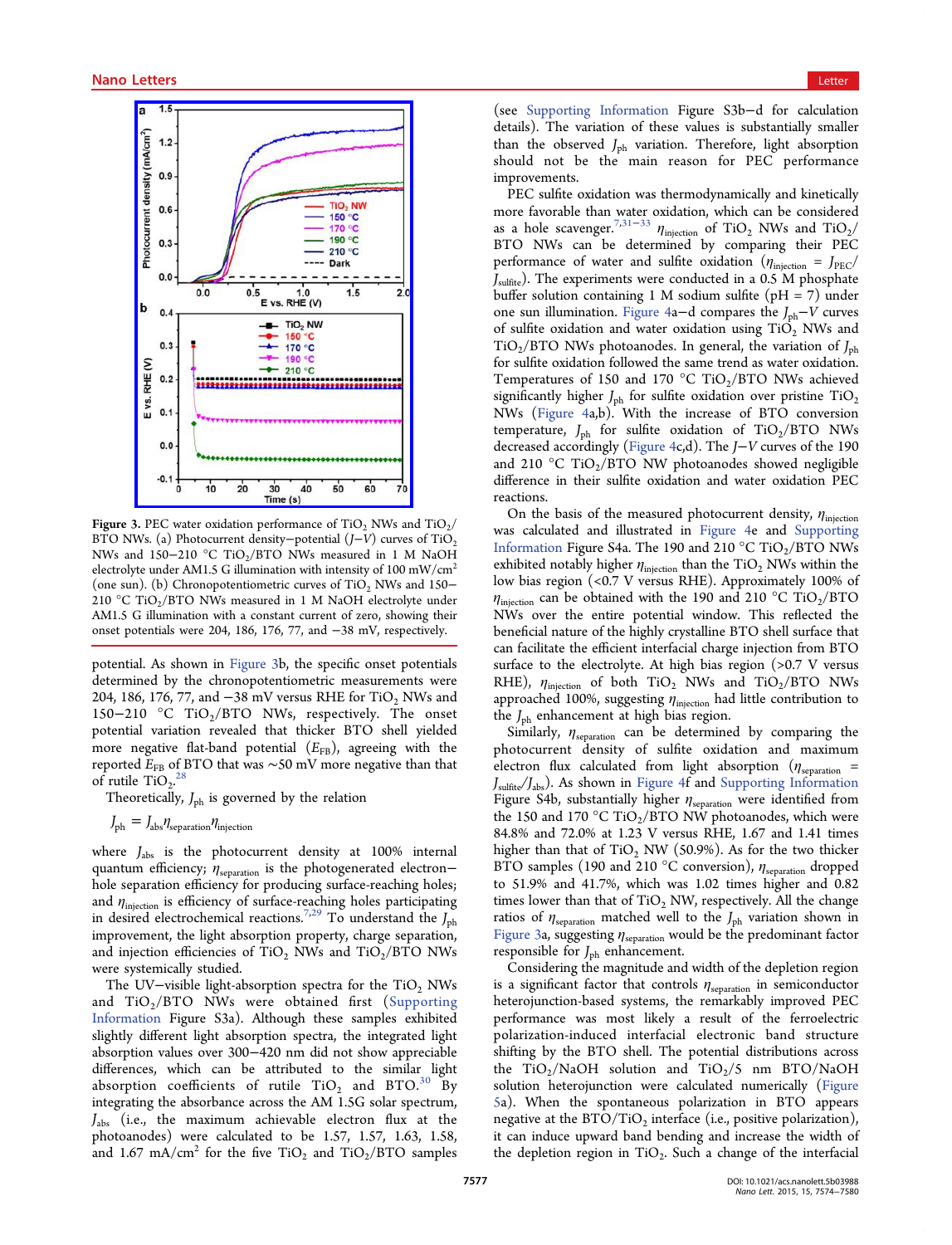<span id="page-4-0"></span>

Figure 4. Sulfite oxidation (SO), water oxidation (WO), charge separation, and injection properties of TiO<sub>2</sub> NWs and TiO<sub>2</sub>/BTO NWs. (a-d) J-V curves of the TiO<sub>2</sub>/BTO NWs converted at (a) 150 °C, (b) 170 °C, (c) 190 °C, and (d) 210 °C for WO (solid line) measured in 0.5 M phosphate buffer (pH = 7) and SO (dashed line) measured in 0.5 M phosphate buffer with 1 M Na<sub>2</sub>SO<sub>3</sub> (pH = 7) as the hole scavenger under one sun illumination. J−V curves of TiO2 NWs for SO (black dashed line) were included as the comparison. (e) Efficiency of charge injection from the photoanodes to the electrolyte for WO. (f) Efficiency of charge separation inside the photoanodes.

band structure facilitates the separation of photogenerated electron–hole pairs and thus leads to the improved  $\eta_{\text{separation}}$ and PEC performance. Because the thickness of BTO shell was as thin as 5 nm for 150  $\degree$ C TiO<sub>2</sub>/BTO NWs, the photogenerated holes could tunneling through the shell disregard the opposite electrical field inside BTO.<sup>34,35</sup> Compared to the 150 °C sample, the relatively lower  $J_{ph}$  of the 170 °C TiO<sub>2</sub>/BTO NWs might be a result of the sli[ghtly](#page-6-0) increased BTO shell thickness, which impaired the tunneling efficiency of holes. The much thicker BTO shells (∼40 nm, Supporting Information Figure S1) in the higher temperature samples and the relatively high resistance of BTO would [substantially hinder hole](http://pubs.acs.org/doi/suppl/10.1021/acs.nanolett.5b03988/suppl_file/nl5b03988_si_001.pdf) transport from the  $TiO<sub>2</sub>$  core and  $J<sub>ph</sub>$ would mostly be contributed by the light absorption from BTO itself. Under this circumstance, the spontaneous ferroelectric polarization inside BTO was expected to impose opposite effect to charge separation. As shown in Figure 5b, positive polarization at the  $BTO/TiO<sub>2</sub>$  interface becomes favorable for driving photogenerated holes toward [the elec](#page-5-0)trolyte to

complete the PEC reaction. Nevertheless, the poor electronic property of BTO yielded an even lower  $\eta_{\text{separation}}$  and  $J_{\text{ph}}$ compared to the pristine  $TiO<sub>2</sub>$  NW photoanodes.

To test the proposed mechanism, polarization-electric field (PE) hysteresis loop and dynamic contact-electrostatic force microscopy (DC-EFM) were used to confirm the polarization of BTO. The PE loop of 150  $^{\circ}$ C TiO<sub>2</sub>/BTO NWs presents a remnant polarization ( $P_r$ ) of ~0.051 C/m<sup>2</sup> and a coercive field  $(E_c)$  of ~49.8 MV/m at room temperature (Supporting Information Figure S5). These values are comparable to those of bulk BTO,<sup>36</sup> evidencing the strong ferroe[lectricity of](http://pubs.acs.org/doi/suppl/10.1021/acs.nanolett.5b03988/suppl_file/nl5b03988_si_001.pdf) [the hydroth](http://pubs.acs.org/doi/suppl/10.1021/acs.nanolett.5b03988/suppl_file/nl5b03988_si_001.pdf)ermal converted BTO shell. Supporting Information Figure S6 revea[ls](#page-6-0) a positively charged surface from the 150  $^{\circ}$ C TiO<sub>2</sub>/BTO NW. This evidenced th[e spontaneous ferro](http://pubs.acs.org/doi/suppl/10.1021/acs.nanolett.5b03988/suppl_file/nl5b03988_si_001.pdf)[elect](http://pubs.acs.org/doi/suppl/10.1021/acs.nanolett.5b03988/suppl_file/nl5b03988_si_001.pdf)ric polarization of as-synthesized BTO shell was primarily aligned along the favorable direction (i.e., positive polarization) as shown in Figure 5a, where the PEC performance can be enhanced.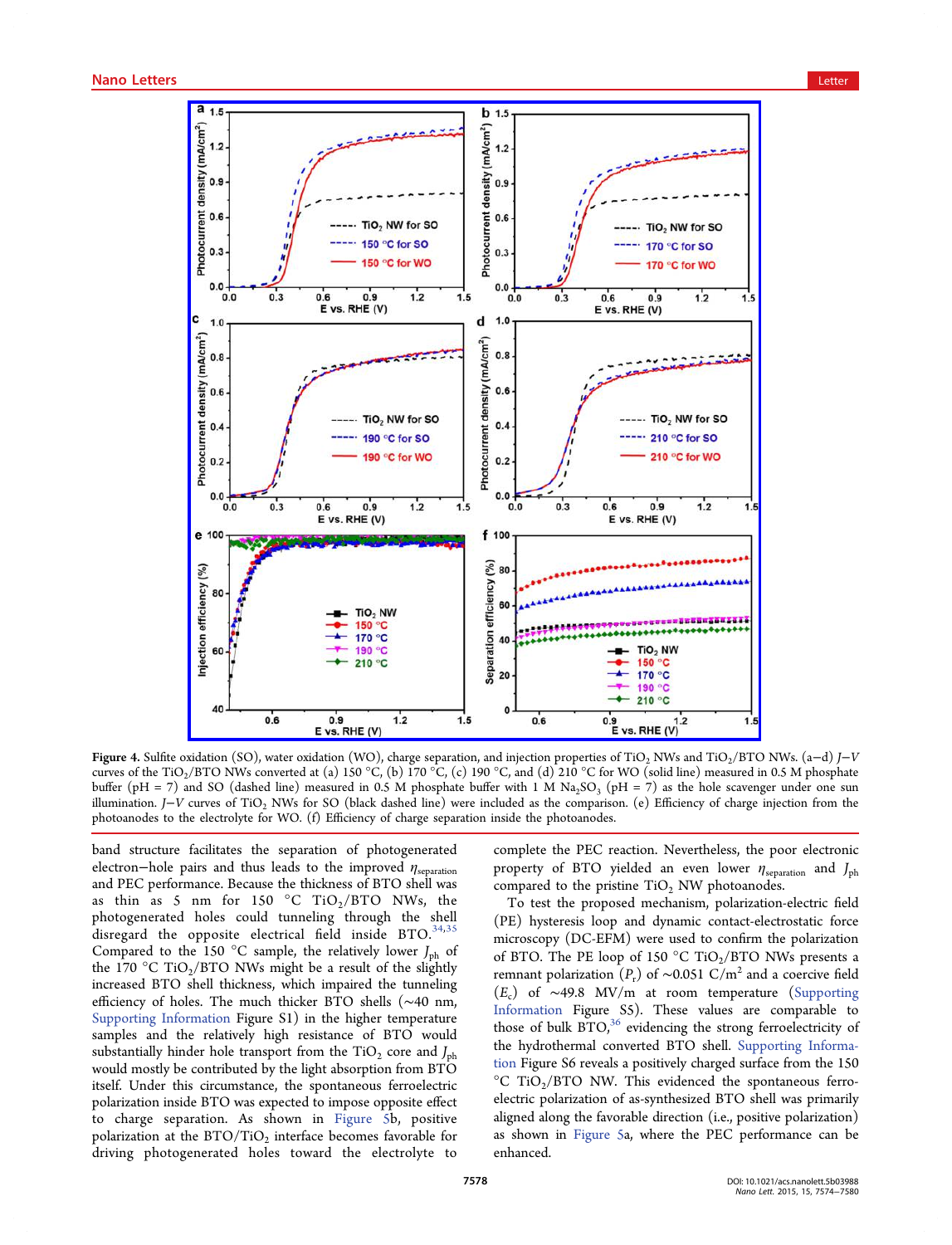<span id="page-5-0"></span>

Figure 5. Calculat[ed potential distribution and electric poling test of the ferroelectric enhancement. \(a\) Potential distribution of](http://pubs.acs.org/action/showImage?doi=10.1021/acs.nanolett.5b03988&iName=master.img-005.jpg&w=371&h=273) 150 °C TiO<sub>2</sub>/5 nm  $BTO/NaOH$  heterojunction, where the spontaneous polarization in BTO shell induced an upward band bending of TiO<sub>2</sub> core and facilitated the charge separation and transportation inside TiO<sub>2</sub>. (b) Potential distribution of the 210 °C TiO<sub>2</sub>/40 nm BTO/NaOH heterojunctions, showing a strong electric field inside BTO, which facilitates the hole transport toward solution. (c) J−V curves of the as-prepared (red), positively poled (blue) and negatively poled (magenta) 150 °C TiO<sub>2</sub>/BTO NWs. (d) J–V curves of the as-prepared (red), positively poled (blue) and negatively poled (magenta) 210 °C TiO<sub>2</sub>/BTO NWs.

To further verify the ferroelectric polarization effect,  $TiO<sub>2</sub>/$ BTO NW photoanodes were poled to different directions prior to PEC tests. Poling of the 150 °C TiO<sub>2</sub>/BTO NW sample was performed in 2 M KCl aqueous solution using Pt wire as counter electrode. As shown in Figure 5c, positive poling (i.e., the same direction as the spontaneous ferroelectric polarization) of the 150 °C TiO<sub>2</sub>/BTO NW photoanode further enhanced  $J_{ph}$  compared to the unpoled sample. However, the magnitude of improvement was not substantial since the assynthesized BTO shell was mostly aligned favorably. When negative poling was applied to the NWs,  $J_{\rm ph}$  and fill factor was significantly impaired due to the downward band bending at the  $TiO<sub>2</sub>$  surface and jeopardized charge separation efficiency. The onset potential variation were individually characterized by chronopotentiometric measurements and were probed to be 246, 197, and 178 mV for positive poling, no poling, and negative poling, respectively (Supporting Information Figure S7a). For comparison, same poling conditions were applied to pristine  $TiO<sub>2</sub>$  NWs photoanod[e and the negative poling](http://pubs.acs.org/doi/suppl/10.1021/acs.nanolett.5b03988/suppl_file/nl5b03988_si_001.pdf) barely affected its PEC performance (Supporting Information Figure S7b).

For thick BTO shells as the [situation shown in](http://pubs.acs.org/doi/suppl/10.1021/acs.nanolett.5b03988/suppl_file/nl5b03988_si_001.pdf) Figure 5b, negative poling would enhance the PEC performance. This prediction was confirmed experimentally from the 210 °C sample. The 210 °C TiO<sub>2</sub>/BTO NWs were poled using FTO glass as the counter electrode in air. As shown in Figure 5d, negative poling raised  $J_{\rm ph}$  from 0.74 to 0.96 mA/cm<sup>2</sup>, , corresponding to 29.7% enhancement. On the contrary, positive poling reduced  $J_{\rm ph}$  to 0.65 mA/cm<sup>2</sup>, corresponding to 12.2% decreasing. The much larger amplitude of PEC performance gain also could be attributed to the prealigned polarization of the as-synthesized BTO, which was not favorable for charge separation in this case. In general, the onset potential of the 210 °C TiO<sub>2</sub>/BTO NWs was less influenced by the poling treatment compared to 150 °C TiO<sub>2</sub>/ BTO NWs (Supporting Information Figure S7c). It is worth noting that after poling, the 210 °C BTO/TiO<sub>2</sub> photoanode significantly [outperformed the pristine](http://pubs.acs.org/doi/suppl/10.1021/acs.nanolett.5b03988/suppl_file/nl5b03988_si_001.pdf)  $TiO<sub>2</sub>$  photoanode, which exhibited negligible performance change under the same poling condition (Supporting Information Figure S7d), suggesting the ferroelectric polarization could contribute extra performance gain in ad[dition to chemistry and s](http://pubs.acs.org/doi/suppl/10.1021/acs.nanolett.5b03988/suppl_file/nl5b03988_si_001.pdf)tructure optimization.

In summary, we developed a ferroelectric polarizationenhanced PEC photoanode based on  $TiO_2/BTO$  NW arrays. The BTO shell was formed by locally converting  $TiO<sub>2</sub>$  NWs surface via a hydrothermal reaction, which was able to yield a uniform, epitaxial, and spontaneously poled BTO layer on  $TiO<sub>2</sub>$ NW surfaces. The 5 nm BTO coating yielded the highest  $J_{ph}$  of water oxidation  $(1.30 \text{ mA/cm}^2)$  that was 67% higher than pristine  $TiO<sub>2</sub>$  NWs (0.78 mA/cm<sup>2</sup>). The PEC performance gain was attributed to the improved charge separation efficiency by investigating and comparing the light absorption, charge injection, and separation properties of  $TiO<sub>2</sub>$  and  $TiO<sub>2</sub>/BTO$ NWs. Calculating the potential distribution across  $TiO<sub>2</sub>/BTO/$ electrolyte heterojunctions quantitatively presented the effectiveness of ferroelectric BTO in tuning the interfacial electronic band structure of  $TiO<sub>2</sub>$ . PE hysteresis loop, DC-EFM characterization, and electric poling further confirmed strong ferroelectricity of the BTO thin film, and the predominating role of ferroelectric polarization in controlling the PEC performance. This research evidenced that the ferroelectric or piezoelectric polarization could be an effective approach to tune